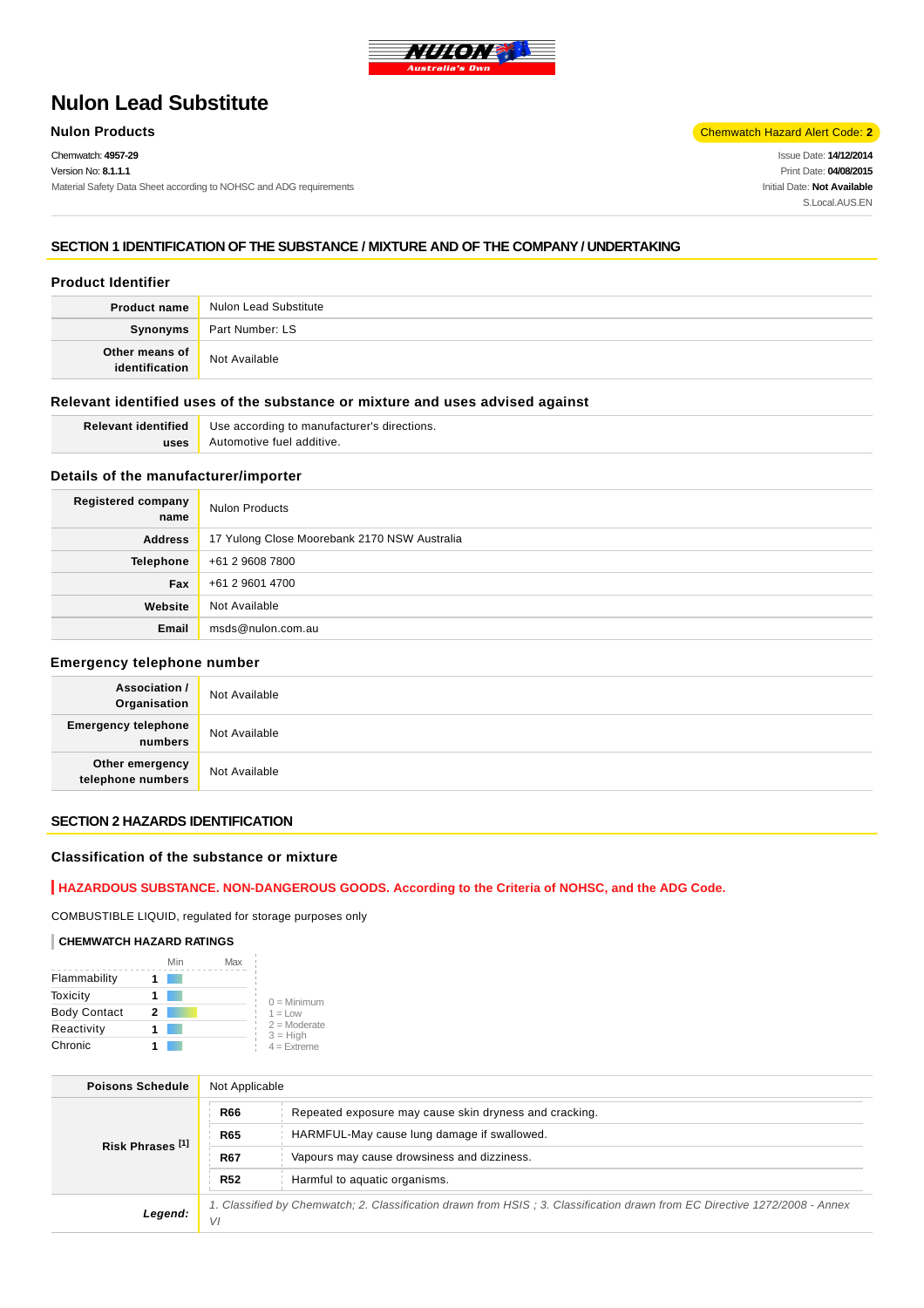

Relevant risk statements are found in section 2

**Indication(s) of danger** Xn

| Keep out of reach of children.                                                             |
|--------------------------------------------------------------------------------------------|
| Keep away from food, drink and animal feeding stuffs.                                      |
| Do not breathe gas/fumes/vapour/spray.                                                     |
| Avoid contact with skin.                                                                   |
| This material and its container must be disposed of in a safe way.                         |
| To clean the floor and all objects contaminated by this material, use water and detergent. |
| If swallowed, seek medical advice immediately and show this container or label.            |
| Dispose of this material and its container at hazardous or special waste collection point. |
|                                                                                            |

## **Other hazards**

| Inhalation, skin contact and/or ingestion may produce health damage*. |
|-----------------------------------------------------------------------|
| May produce discomfort of the eyes and respiratory tract*.            |
| Cumulative effects may result following exposure*.                    |
| Possible skin sensitizer*.                                            |
| May be harmful to the foetus/embryo*.                                 |
| May possibly affect fertility*.                                       |

## **SECTION 3 COMPOSITION / INFORMATION ON INGREDIENTS**

## **Substances**

See section below for composition of Mixtures

## **Mixtures**

| <b>CAS No</b> | %[weight] | <b>Name</b>                                         |
|---------------|-----------|-----------------------------------------------------|
| 64742-82-1    | 30-60     | naphtha petroleum, heavy, hydrodesulfurised         |
| 64742-54-7.   | $20 - 40$ | paraffinic distillate, heavy, hydrotreated (severe) |
| 64742-47-8    | $5 - 15$  | distillates, petroleum, light, hydrotreated         |
|               | balance   | Ingredients determined not to be hazardous          |

## **SECTION 4 FIRST AID MEASURES**

## **Description of first aid measures**

| <b>Eye Contact</b>  | If this product comes in contact with the eyes:<br>▶ Wash out immediately with fresh running water.<br>Ensure complete irrigation of the eye by keeping eyelids apart and away from eye and moving the eyelids by occasionally<br>lifting the upper and lower lids.<br>▶ Seek medical attention without delay; if pain persists or recurs seek medical attention.<br>► Removal of contact lenses after an eye injury should only be undertaken by skilled personnel.                    |
|---------------------|-----------------------------------------------------------------------------------------------------------------------------------------------------------------------------------------------------------------------------------------------------------------------------------------------------------------------------------------------------------------------------------------------------------------------------------------------------------------------------------------|
| <b>Skin Contact</b> | If skin contact occurs:<br>Inmediately remove all contaminated clothing, including footwear.<br>Flush skin and hair with running water (and soap if available).<br>▶ Seek medical attention in event of irritation.                                                                                                                                                                                                                                                                     |
| <b>Inhalation</b>   | If fumes or combustion products are inhaled remove from contaminated area.<br>Lay patient down. Keep warm and rested.<br>▶ Prostheses such as false teeth, which may block airway, should be removed, where possible, prior to initiating first aid<br>procedures.<br>▶ Apply artificial respiration if not breathing, preferably with a demand valve resuscitator, bag-valve mask device, or pocket<br>mask as trained. Perform CPR if necessary.<br>Transport to hospital, or doctor. |
| Ingestion           | If swallowed do <b>NOT</b> induce vomiting.<br>If vomiting occurs, lean patient forward or place on left side (head-down position, if possible) to maintain open airway and<br>prevent aspiration.<br>• Observe the patient carefully.<br>▶ Never give liquid to a person showing signs of being sleepy or with reduced awareness; i.e. becoming unconscious.<br>► Give water to rinse out mouth, then provide liquid slowly and as much as casualty can comfortably drink.             |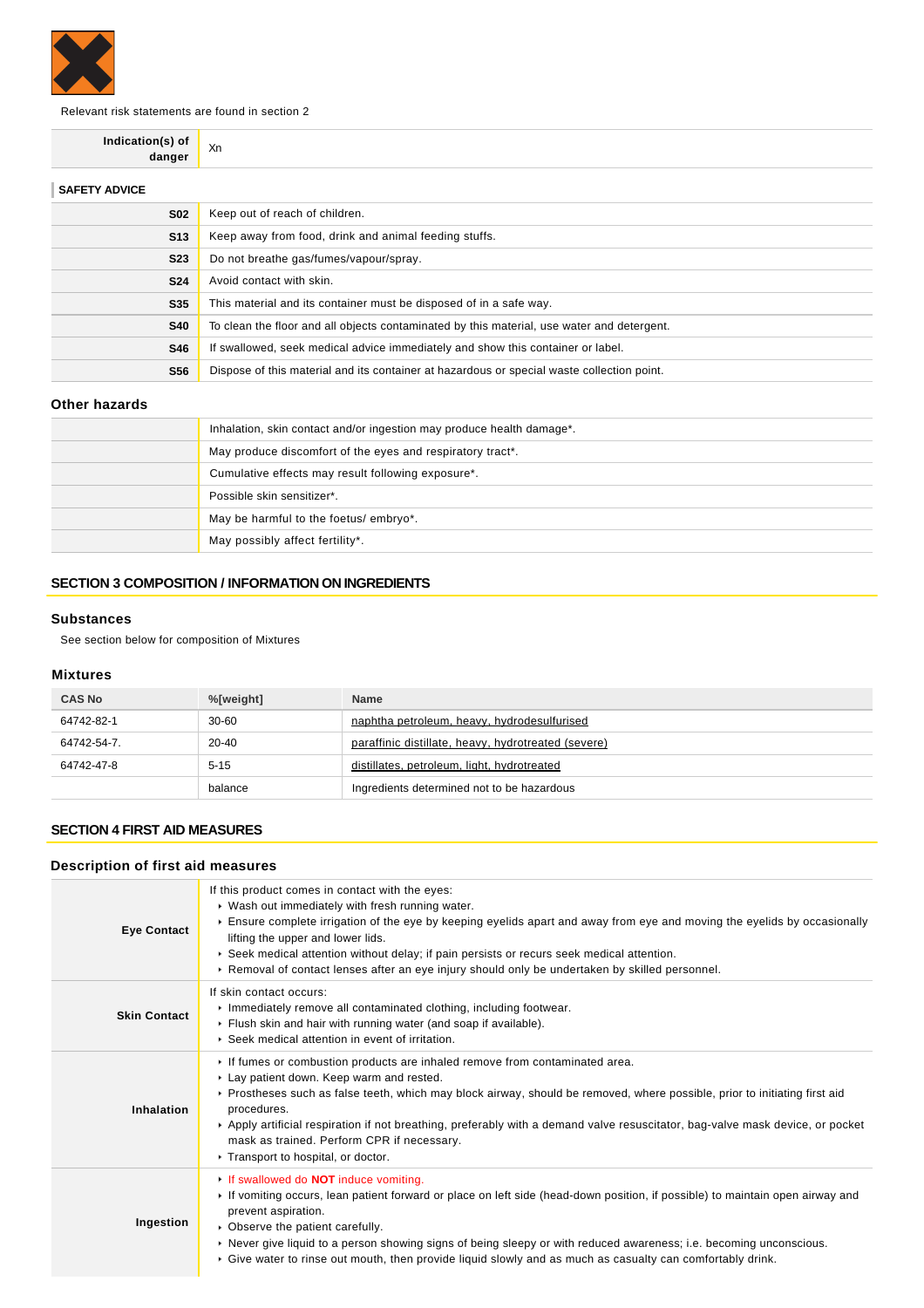- Seek medical advice.
- Avoid giving milk or oils.
- Avoid giving alcohol.

#### **Indication of any immediate medical attention and special treatment needed**

Any material aspirated during vomiting may produce lung injury. Therefore emesis should not be induced mechanically or pharmacologically. Mechanical means should be used if it is considered necessary to evacuate the stomach contents; these include gastric lavage after endotracheal intubation. If spontaneous vomiting has occurred after ingestion, the patient should be monitored for difficult breathing, as adverse effects of aspiration into the lungs may be delayed up to 48 hours.

Treat symptomatically.

For acute or short term repeated exposures to ethylene glycol:

- Early treatment of ingestion is important. Ensure emesis is satisfactory.
- Test and correct for metabolic acidosis and hypocalcaemia.
- Apply sustained diuresis when possible with hypertonic mannitol.
- Evaluate renal status and begin haemodialysis if indicated. [I.L.O]
- ▶ Rapid absorption is an indication that emesis or lavage is effective only in the first few hours. Cathartics and charcoal are generally not effective. Correct acidosis, fluid/electrolyte balance and respiratory depression in the usual manner. Systemic acidosis (below 7.2) can be treated with intravenous
- sodium bicarbonate solution.
- Ethanol therapy prolongs the half-life of ethylene glycol and reduces the formation of toxic metabolites.
- Pyridoxine and thiamine are cofactors for ethylene glycol metabolism and should be given (50 to 100 mg respectively) intramuscularly, four times per day for 2 days.
- Magnesium is also a cofactor and should be replenished. The status of 4-methylpyrazole, in the treatment regime, is still uncertain. For clearance of the material and its metabolites, haemodialysis is much superior to peritoneal dialysis.

[Ellenhorn and Barceloux: Medical Toxicology]

It has been suggested that there is a need for establishing a new biological exposure limit before a workshift that is clearly below 100 mmol ethoxy-acetic acids per mole creatinine in morning urine of people occupationally exposed to ethylene glycol ethers. This arises from the finding that an increase in urinary stones may be associated with such exposures.

Laitinen J., et al: Occupational & Environmental Medicine 1996; 53, 595-600

- Heavy and persistent skin contamination over many years may lead to dysplastic changes. Pre-existing skin disorders may be aggravated by exposure to this product.
- In general, emesis induction is unnecessary with high viscosity, low volatility products, i.e. most oils and greases.
- High pressure accidental injection through the skin should be assessed for possible incision, irrigation and/or debridement.

**NOTE:** Injuries may not seem serious at first, but within a few hours tissue may become swollen, discoloured and extremely painful with extensive subcutaneous necrosis. Product may be forced through considerable distances along tissue planes.

## **SECTION 5 FIREFIGHTING MEASURES**

#### **Extinguishing media**

|        | ▸ Water spray or fog.<br>Alcohol stable foam.<br>▶ Dry chemical powder.<br>▶ Carbon dioxide. |
|--------|----------------------------------------------------------------------------------------------|
| ______ |                                                                                              |

#### **Special hazards arising from the substrate or mixture**

| <b>Fire Incompatibility</b> | ▶ Avoid contamination with oxidising agents i.e. nitrates, oxidising acids, chlorine bleaches, pool chlorine etc. as ignition may<br>result |
|-----------------------------|---------------------------------------------------------------------------------------------------------------------------------------------|
|-----------------------------|---------------------------------------------------------------------------------------------------------------------------------------------|

#### **Advice for firefighters**

| <b>Fire Fighting</b>         | Alert Fire Brigade and tell them location and nature of hazard.<br>► Wear full body protective clothing with breathing apparatus.<br>► Prevent, by any means available, spillage from entering drains or water course.<br>► Use water delivered as a fine spray to control fire and cool adjacent area. |
|------------------------------|---------------------------------------------------------------------------------------------------------------------------------------------------------------------------------------------------------------------------------------------------------------------------------------------------------|
| <b>Fire/Explosion Hazard</b> | ▶ Combustible.<br>▶ Slight fire hazard when exposed to heat or flame.<br>► Heating may cause expansion or decomposition leading to violent rupture of containers.<br>• On combustion, may emit toxic fumes of carbon monoxide (CO).                                                                     |

## **SECTION 6 ACCIDENTAL RELEASE MEASURES**

#### **Personal precautions, protective equipment and emergency procedures**

| <b>Minor Spills</b> | Slippery when spilt.<br>▶ Remove all ignition sources.<br>Clean up all spills immediately.<br>Avoid breathing vapours and contact with skin and eyes.   |
|---------------------|---------------------------------------------------------------------------------------------------------------------------------------------------------|
| <b>Major Spills</b> | Slippery when spilt.<br>Moderate hazard.<br>Clear area of personnel and move upwind.<br>Alert Fire Brigade and tell them location and nature of hazard. |
|                     |                                                                                                                                                         |
|                     | Personal Protective Equipment advice is contained in Section 8 of the MSDS.                                                                             |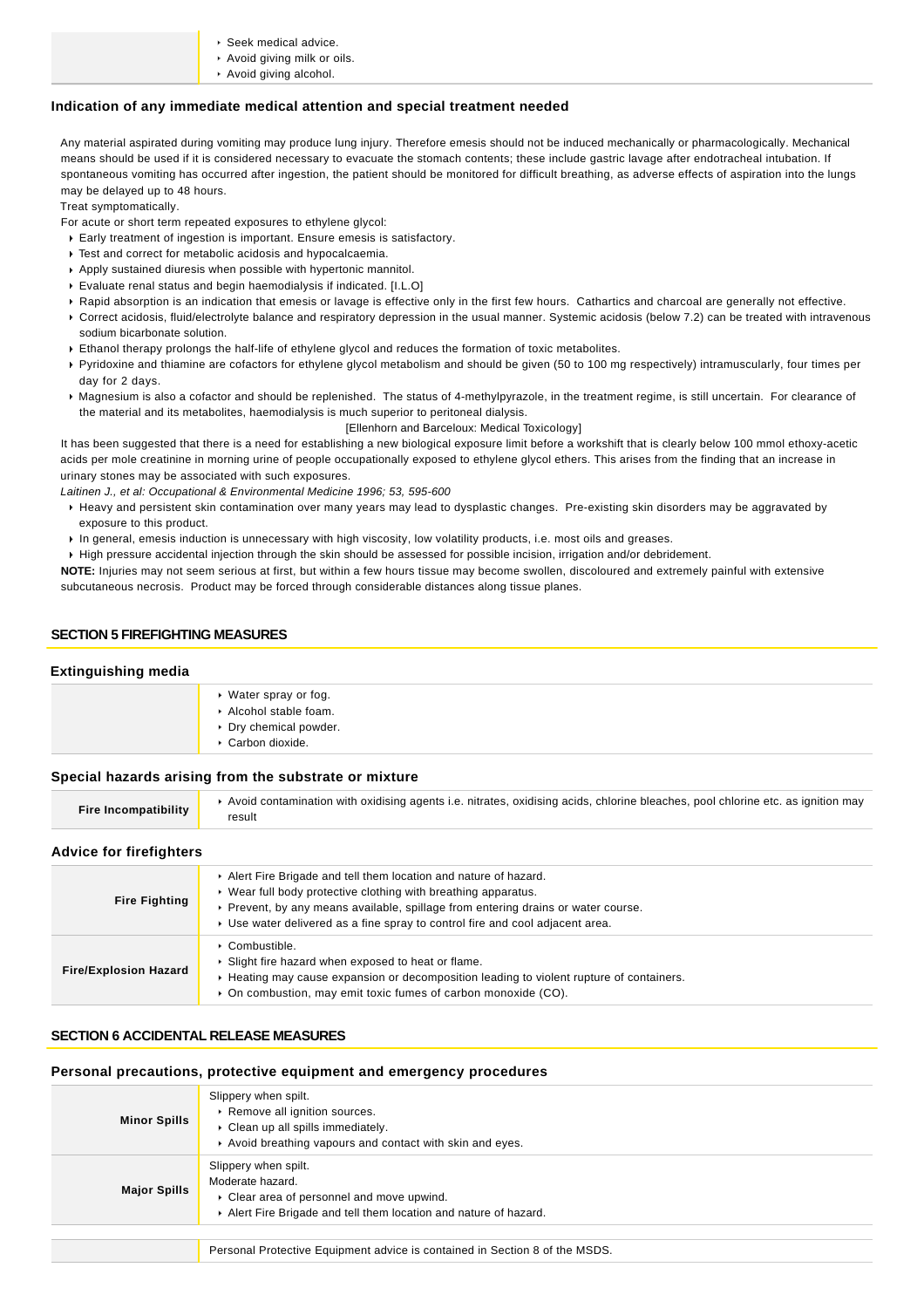## **SECTION 7 HANDLING AND STORAGE**

## **Precautions for safe handling**

| Safe handling     | ► Containers, even those that have been emptied, may contain explosive vapours.<br>▶ Do NOT cut, drill, grind, weld or perform similar operations on or near containers.<br>DO NOT allow clothing wet with material to stay in contact with skin<br>Electrostatic discharge may be generated during pumping - this may result in fire.<br>$\triangleright$ Ensure electrical continuity by bonding and grounding (earthing) all equipment. |
|-------------------|--------------------------------------------------------------------------------------------------------------------------------------------------------------------------------------------------------------------------------------------------------------------------------------------------------------------------------------------------------------------------------------------------------------------------------------------|
| Other information | Store in original containers.<br>▶ Keep containers securely sealed.<br>▶ No smoking, naked lights or ignition sources.<br>Store in a cool, dry, well-ventilated area.                                                                                                                                                                                                                                                                      |

## **Conditions for safe storage, including any incompatibilities**

| Suitable container                | $\triangleright$ Metal can or drum<br>▶ Packaging as recommended by manufacturer.<br>▶ Check all containers are clearly labelled and free from leaks.                                                                                                      |
|-----------------------------------|------------------------------------------------------------------------------------------------------------------------------------------------------------------------------------------------------------------------------------------------------------|
| <b>Storage</b><br>incompatibility | <b>CARE:</b> Water in contact with heated material may cause foaming or a steam explosion with possible severe burns from wide<br>scattering of hot material. Resultant overflow of containers may result in fire.<br>Avoid reaction with oxidising agents |

## **SECTION 8 EXPOSURE CONTROLS / PERSONAL PROTECTION**

## **Control parameters**

## **OCCUPATIONAL EXPOSURE LIMITS (OEL)**

## **INGREDIENT DATA**

| <b>Source</b>                   | Ingredient                                  | <b>Material name</b>         | <b>TWA</b>         | <b>STEL</b>      | Peak             | <b>Notes</b>     |
|---------------------------------|---------------------------------------------|------------------------------|--------------------|------------------|------------------|------------------|
| Australia Exposure              | naphtha petroleum, heavy,                   | White spirits                | 790                | Not              | Not              | Not              |
| <b>Standards</b>                | hydrodesulfurised                           |                              | mq/m3              | Available        | Available        | Available        |
| Australia Exposure              | paraffinic distillate, heavy, hydrotreated  | Oil mist, refined            | $5 \text{ mg/m}$ 3 | Not              | Not              | Not              |
| <b>Standards</b>                | (severe)                                    | mineral                      |                    | Available        | Available        | Available        |
| Australia Exposure<br>Standards | distillates, petroleum, light, hydrotreated | Oil mist, refined<br>mineral | $5 \text{ mg/m}$   | Not<br>Available | Not<br>Available | Not<br>Available |

## **EMERGENCY LIMITS**

| Ingredient                                                | <b>Material name</b>                                                      |                     | TEEL-1              | TEEL-2               | TEEL-3     |
|-----------------------------------------------------------|---------------------------------------------------------------------------|---------------------|---------------------|----------------------|------------|
| naphtha petroleum,<br>heavy,<br>hydrodesulfurised         | Stoddard solvent; (Mineral spirits, 85% nonane and 15% trimethyl benzene) |                     | $100$ ppm           | 350 ppm              | 29500 ppm  |
| paraffinic distillate,<br>heavy, hydrotreated<br>(severe) | Hydrotreated (mild & severe) heavy paraffinic distillates                 |                     | $45 \text{ mg/m}$ 3 | $500 \text{ mg/m}$ 3 | 3000 mg/m3 |
|                                                           |                                                                           |                     |                     |                      |            |
| Ingredient                                                | <b>Original IDLH</b>                                                      | <b>Revised IDLH</b> |                     |                      |            |

| $$ , we will will be a set of $\sim$                      |               |               |
|-----------------------------------------------------------|---------------|---------------|
| naphtha petroleum,<br>heavy,<br>hydrodesulfurised         | 29,500 mg/m3  | 20,000 mg/m3  |
| paraffinic distillate,<br>heavy, hydrotreated<br>(severe) | Not Available | Not Available |
| distillates, petroleum,<br>light, hydrotreated            | Not Available | Not Available |

## **Exposure controls**

| Appropriate<br>engineering controls | Engineering controls are used to remove a hazard or place a barrier between the worker and the hazard. Well-designed<br>engineering controls can be highly effective in protecting workers and will typically be independent of worker interactions to<br>provide this high level of protection.<br>The basic types of engineering controls are:<br>Process controls which involve changing the way a job activity or process is done to reduce the risk.<br>Enclosure and/or isolation of emission source which keeps a selected hazard "physically" away from the worker and<br>ventilation that strategically "adds" and "removes" air in the work environment. |
|-------------------------------------|--------------------------------------------------------------------------------------------------------------------------------------------------------------------------------------------------------------------------------------------------------------------------------------------------------------------------------------------------------------------------------------------------------------------------------------------------------------------------------------------------------------------------------------------------------------------------------------------------------------------------------------------------------------------|
|-------------------------------------|--------------------------------------------------------------------------------------------------------------------------------------------------------------------------------------------------------------------------------------------------------------------------------------------------------------------------------------------------------------------------------------------------------------------------------------------------------------------------------------------------------------------------------------------------------------------------------------------------------------------------------------------------------------------|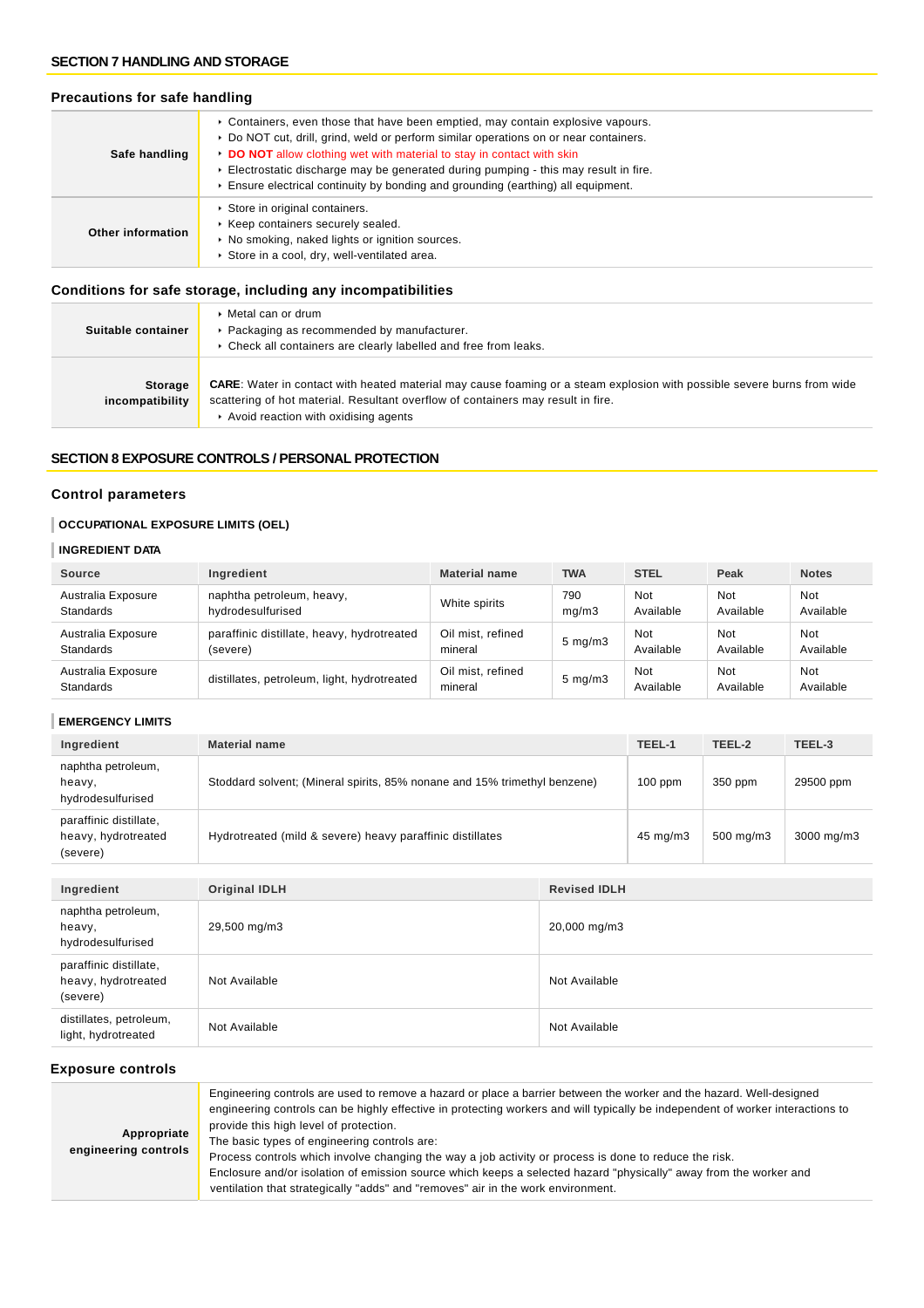| <b>Personal protection</b> |                                                                                                                                                                                                                                                                                                                                                                                                                     |
|----------------------------|---------------------------------------------------------------------------------------------------------------------------------------------------------------------------------------------------------------------------------------------------------------------------------------------------------------------------------------------------------------------------------------------------------------------|
| Eye and face<br>protection | Safety glasses with side shields.<br>$\triangleright$ Chemical goggles.<br>► Contact lenses may pose a special hazard; soft contact lenses may absorb and concentrate irritants. A written policy<br>document, describing the wearing of lenses or restrictions on use, should be created for each workplace or task.                                                                                               |
| <b>Skin protection</b>     | See Hand protection below                                                                                                                                                                                                                                                                                                                                                                                           |
| Hands/feet protection      | ▶ Wear chemical protective gloves, e.g. PVC.<br>• Wear safety footwear or safety gumboots, e.g. Rubber<br>NOTE:<br>► The material may produce skin sensitisation in predisposed individuals. Care must be taken, when removing gloves and<br>other protective equipment, to avoid all possible skin contact.<br>► Contaminated leather items, such as shoes, belts and watch-bands should be removed and destroyed. |
| <b>Body protection</b>     | See Other protection below                                                                                                                                                                                                                                                                                                                                                                                          |
| Other protection           | • Overalls.<br>▶ P.V.C. apron.<br>$\triangleright$ Barrier cream.                                                                                                                                                                                                                                                                                                                                                   |
| <b>Thermal hazards</b>     | Not Available                                                                                                                                                                                                                                                                                                                                                                                                       |

## **Recommended material(s)**

## **GLOVE SELECTION INDEX**

Glove selection is based on a modified presentation of the:

 **"Forsberg Clothing Performance Index".**

 The effect(s) of the following substance(s) are taken into account in the **computer-generated** selection:

Nulon Lead Substitute Not Available

**Material CPI**

\* CPI - Chemwatch Performance Index

A: Best Selection

B: Satisfactory; may degrade after 4 hours continuous immersion

C: Poor to Dangerous Choice for other than short term immersion

**NOTE**: As a series of factors will influence the actual performance of the glove, a final selection must be based on detailed observation. -

\* Where the glove is to be used on a short term, casual or infrequent basis, factors such as "feel" or convenience (e.g. disposability), may dictate a choice of gloves which might otherwise be unsuitable following long-term or frequent use. A qualified practitioner should be consulted.

#### **Respiratory protection**

Type A-P Filter of sufficient capacity. (AS/NZS 1716 & 1715, EN 143:2000 & 149:2001, ANSI Z88 or national equivalent)

Where the concentration of gas/particulates in the breathing zone, approaches or exceeds the "Exposure Standard" (or ES), respiratory protection is required.

Degree of protection varies with both face-piece and Class of filter; the nature of protection varies with Type of filter.

| Required<br><b>Minimum</b><br><b>Protection Factor</b> | Half-Face<br>Respirator  | <b>Full-Face</b><br>Respirator    | <b>Powered Air</b><br>Respirator       |
|--------------------------------------------------------|--------------------------|-----------------------------------|----------------------------------------|
| up to $10 \times ES$                                   | A-AUS P2                 | $\overline{\phantom{a}}$          | A-PAPR-AUS /<br>Class 1 P <sub>2</sub> |
| up to $50 \times ES$                                   | $\overline{\phantom{0}}$ | A-AUS / Class<br>1 P <sub>2</sub> |                                        |
| up to $100 \times ES$                                  |                          | $A-2$ P <sub>2</sub>              | A-PAPR-2 P2 $\land$                    |

#### ^ - Full-face

 $A(AII$  classes) = Organic vapours, B AUS or B1 = Acid gasses, B2 = Acid gas or hydrogen cyanide(HCN), B3 = Acid gas or hydrogen cyanide(HCN),  $E =$  Sulfur dioxide(SO2), G = Agricultural chemicals, K = Ammonia(NH3),  $Hg =$  Mercury, NO = Oxides of nitrogen, MB = Methyl bromide, AX = Low boiling point organic compounds(below 65 degC)

## **SECTION 9 PHYSICAL AND CHEMICAL PROPERTIES**

## **Information on basic physical and chemical properties**

| Appearance                                      | Clear and bright pink liquid with a characteristic odour; not miscible with water |                                                   |                |  |
|-------------------------------------------------|-----------------------------------------------------------------------------------|---------------------------------------------------|----------------|--|
|                                                 |                                                                                   |                                                   |                |  |
| <b>Physical state</b>                           | Liquid                                                                            | <b>Relative density</b><br>(Water = $1$ )         | 0.8000-0.9000  |  |
| Odour                                           | Not Available                                                                     | <b>Partition coefficient</b><br>n-octanol / water | Not Available  |  |
| Odour threshold                                 | Not Available                                                                     | Auto-ignition<br>temperature (°C)                 | Not Applicable |  |
| pH (as supplied)                                | Not Applicable                                                                    | Decomposition<br>temperature                      | Not Available  |  |
| Melting point /<br>freezing point $(°C)$        | Not Available                                                                     | Viscosity (cSt)                                   | Not Available  |  |
| Initial boiling point<br>and boiling range (°C) | Not Available                                                                     | <b>Molecular weight</b><br>(g/mol)                | Not Applicable |  |
| Flash point (°C)                                | 75 min                                                                            | <b>Taste</b>                                      | Not Available  |  |
| <b>Evaporation rate</b>                         | Not Available                                                                     | <b>Explosive properties</b>                       | Not Available  |  |
| Flammability                                    | Combustible.                                                                      | <b>Oxidising properties</b>                       | Not Available  |  |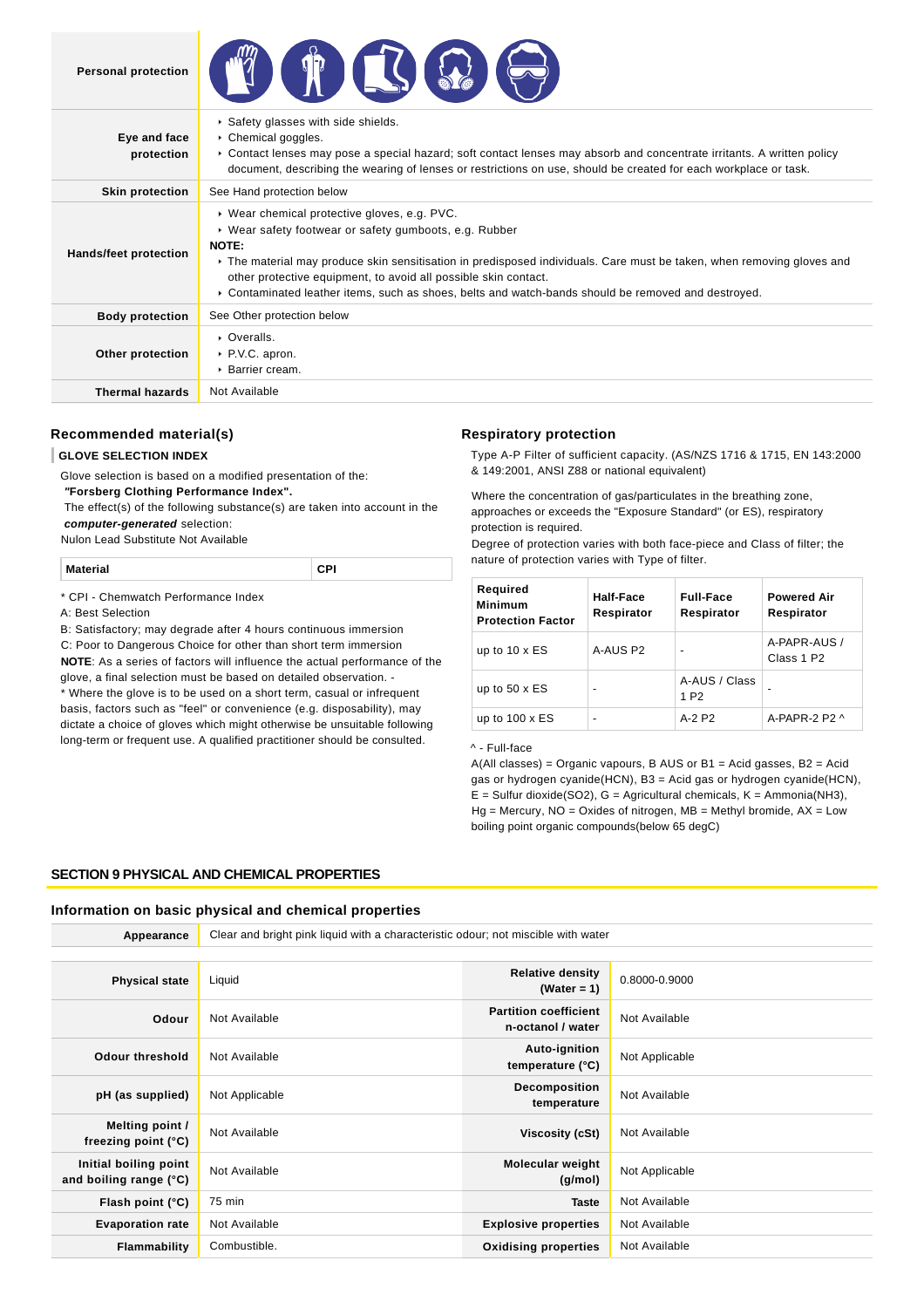| <b>Upper Explosive Limit</b><br>$(\%)$ | Not Applicable | <b>Surface Tension</b><br>(dyn/cm or mN/m) | Not Available  |
|----------------------------------------|----------------|--------------------------------------------|----------------|
| <b>Lower Explosive Limit</b><br>$(\%)$ | Not Applicable | <b>Volatile Component</b><br>(%            | Not Available  |
| Vapour pressure (kPa)                  | Not Available  | Gas group                                  | Not Available  |
| Solubility in water<br>(g/L)           | Immiscible     | pH as a solution (1%)                      | Not Applicable |
| Vapour density (Air $=$<br>1)          | Not Available  | VOC g/L                                    | Not Available  |

## **SECTION 10 STABILITY AND REACTIVITY**

| Reactivity                                    | See section 7                                                                                                                        |
|-----------------------------------------------|--------------------------------------------------------------------------------------------------------------------------------------|
| <b>Chemical stability</b>                     | • Unstable in the presence of incompatible materials.<br>▶ Product is considered stable.<br>Hazardous polymerisation will not occur. |
| Possibility of<br>hazardous reactions         | See section 7                                                                                                                        |
| <b>Conditions to avoid</b>                    | See section 7                                                                                                                        |
| Incompatible materials                        | See section 7                                                                                                                        |
| <b>Hazardous</b><br>decomposition<br>products | See section 5                                                                                                                        |

## **SECTION 11 TOXICOLOGICAL INFORMATION**

## **Information on toxicological effects**

**paraffinic distillate, heavy, hydrotreated**

**(severe)**

Inhalation (rat) LC50: >3.9 mg/l4  $h^{[1]}$ Inhalation (rat) LC50: >4.7 mg/l4  $h^{[1]}$ Inhalation (rat) LC50:  $>5$  mg/l4  $h^{[1]}$ Inhalation (rat) LC50:  $>5.2$  mg/l4  $h^{[1]}$ 

| <b>Inhaled</b>                                    | Inhalation of vapours may cause drowsiness and dizziness. This may be accompanied by sleepiness, reduced alertness, loss<br>of reflexes, lack of co-ordination, and vertigo.<br>There is some evidence to suggest that the material can cause respiratory irritation in some persons. The body's response to<br>such irritation can cause further lung damage.                                                                                                                                                                                                                                                        |                                    |  |
|---------------------------------------------------|-----------------------------------------------------------------------------------------------------------------------------------------------------------------------------------------------------------------------------------------------------------------------------------------------------------------------------------------------------------------------------------------------------------------------------------------------------------------------------------------------------------------------------------------------------------------------------------------------------------------------|------------------------------------|--|
| Ingestion                                         | Swallowing of the liquid may cause aspiration into the lungs with the risk of chemical pneumonitis; serious consequences<br>may result. (ICSC13733)<br>Accidental ingestion of the material may be damaging to the health of the individual.<br>Ingestion of petroleum hydrocarbons can irritate the pharynx, oesophagus, stomach and small intestine, and cause swellings<br>and ulcers of the mucous. Symptoms include a burning mouth and throat; larger amounts can cause nausea and vomiting,<br>narcosis, weakness, dizziness, slow and shallow breathing, abdominal swelling, unconsciousness and convulsions. |                                    |  |
| <b>Skin Contact</b>                               | Repeated exposure may cause skin cracking, flaking or drying following normal handling and use.<br>Open cuts, abraded or irritated skin should not be exposed to this material<br>The material may accentuate any pre-existing dermatitis condition<br>Skin contact with the material may be harmful; systemic effects may result following absorption.                                                                                                                                                                                                                                                               |                                    |  |
| Eye                                               | Direct eye contact with petroleum hydrocarbons can be painful, and the corneal epithelium may be temporarily damaged.<br>Aromatic species can cause irritation and excessive tear secretion.<br>There is evidence that material may produce eye irritation in some persons and produce eye damage 24 hours or more after<br>instillation. Severe inflammation may be expected with pain.                                                                                                                                                                                                                              |                                    |  |
| <b>Chronic</b>                                    | Prolonged or repeated skin contact may cause drying with cracking, irritation and possible dermatitis following.<br>Substance accumulation, in the human body, may occur and may cause some concern following repeated or long-term<br>occupational exposure.<br>There is limited evidence that, skin contact with this product is more likely to cause a sensitisation reaction in some persons<br>compared to the general population.<br>There is some evidence from animal testing that exposure to this material may result in toxic effects to the unborn baby.                                                  |                                    |  |
|                                                   | <b>TOXICITY</b>                                                                                                                                                                                                                                                                                                                                                                                                                                                                                                                                                                                                       | <b>IRRITATION</b>                  |  |
| <b>Nulon Lead Substitute</b>                      | Not Available                                                                                                                                                                                                                                                                                                                                                                                                                                                                                                                                                                                                         | Not Available                      |  |
| naphtha petroleum,<br>heavy,<br>hydrodesulfurised | <b>TOXICITY</b><br>Dermal (rabbit) LD50: >1900 mg/kg <sup>[1]</sup><br>Inhalation (rat) LC50: >1400 ppm/8H $^{[2]}$                                                                                                                                                                                                                                                                                                                                                                                                                                                                                                   | <b>IRRITATION</b><br>Not Available |  |
|                                                   | <b>TOXICITY</b><br>Dermal (rabbit) LD50: >2000 mg/kg[1]                                                                                                                                                                                                                                                                                                                                                                                                                                                                                                                                                               | <b>IRRITATION</b><br>Not Available |  |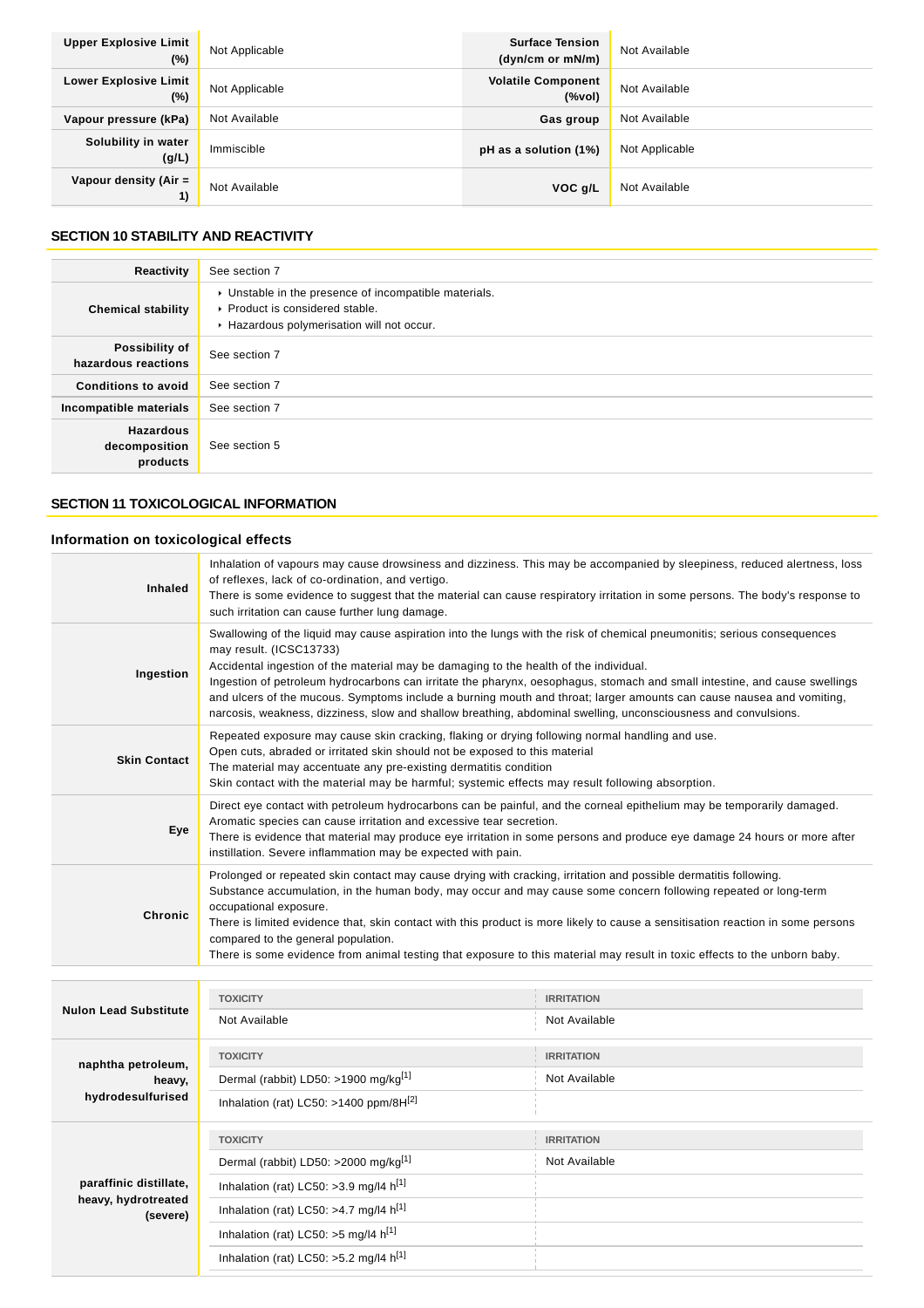|                                                                            | Inhalation (rat) LC50: >5.3 mg/l4 h[1]                                                                                                                                                                                                                                                                                                                                                                                                                                                                                                                                                                                                                                                                                                                                                                                                                                                                                                                                                                                                                                                                                                                                                                                                                           |                                           |                |
|----------------------------------------------------------------------------|------------------------------------------------------------------------------------------------------------------------------------------------------------------------------------------------------------------------------------------------------------------------------------------------------------------------------------------------------------------------------------------------------------------------------------------------------------------------------------------------------------------------------------------------------------------------------------------------------------------------------------------------------------------------------------------------------------------------------------------------------------------------------------------------------------------------------------------------------------------------------------------------------------------------------------------------------------------------------------------------------------------------------------------------------------------------------------------------------------------------------------------------------------------------------------------------------------------------------------------------------------------|-------------------------------------------|----------------|
|                                                                            | Inhalation (rat) LC50: 10.5 mg/l4 h <sup>[1]</sup>                                                                                                                                                                                                                                                                                                                                                                                                                                                                                                                                                                                                                                                                                                                                                                                                                                                                                                                                                                                                                                                                                                                                                                                                               |                                           |                |
|                                                                            | Inhalation (rat) LC50: 5.7 mg/l4 $h^{[1]}$                                                                                                                                                                                                                                                                                                                                                                                                                                                                                                                                                                                                                                                                                                                                                                                                                                                                                                                                                                                                                                                                                                                                                                                                                       |                                           |                |
|                                                                            | Inhalation (rat) LC50: 9.6 mg/l4 h <sup>[1]</sup>                                                                                                                                                                                                                                                                                                                                                                                                                                                                                                                                                                                                                                                                                                                                                                                                                                                                                                                                                                                                                                                                                                                                                                                                                |                                           |                |
|                                                                            | Oral (rat) LD50: >2000 mg/kg <sup>[1]</sup>                                                                                                                                                                                                                                                                                                                                                                                                                                                                                                                                                                                                                                                                                                                                                                                                                                                                                                                                                                                                                                                                                                                                                                                                                      |                                           |                |
|                                                                            | <b>TOXICITY</b>                                                                                                                                                                                                                                                                                                                                                                                                                                                                                                                                                                                                                                                                                                                                                                                                                                                                                                                                                                                                                                                                                                                                                                                                                                                  | <b>IRRITATION</b>                         |                |
| distillates, petroleum,<br>light, hydrotreated                             | Dermal (rabbit) LD50: >2000 mg/kg <sup>[1]</sup>                                                                                                                                                                                                                                                                                                                                                                                                                                                                                                                                                                                                                                                                                                                                                                                                                                                                                                                                                                                                                                                                                                                                                                                                                 | Not Available                             |                |
|                                                                            | Oral (rat) LD50: >5000 mg/kg[1]                                                                                                                                                                                                                                                                                                                                                                                                                                                                                                                                                                                                                                                                                                                                                                                                                                                                                                                                                                                                                                                                                                                                                                                                                                  |                                           |                |
| Legend:                                                                    | 1. Value obtained from Europe ECHA Registered Substances - Acute toxicity 2.* Value obtained from manufacturer's msds.<br>Unless otherwise specified data extracted from RTECS - Register of Toxic Effect of chemical Substances                                                                                                                                                                                                                                                                                                                                                                                                                                                                                                                                                                                                                                                                                                                                                                                                                                                                                                                                                                                                                                 |                                           |                |
| <b>Nulon Lead Substitute</b>                                               | No significant acute toxicological data identified in literature search.<br>Studies indicate that normal, branched and cyclic paraffins are absorbed from the mammalian gastrointestinal tract and<br>that the absorption of n-paraffins is inversely proportional to the carbon chain length, with little absorption above C30.<br>With respect to the carbon chain lengths likely to be present in mineral oil, n-paraffins may be absorbed to a greater<br>extent that iso- or cyclo-paraffins.<br>The major classes of hydrocarbons have been shown to be well absorbed by the gastrointestinal tract in various species.                                                                                                                                                                                                                                                                                                                                                                                                                                                                                                                                                                                                                                    |                                           |                |
| <b>NAPHTHA PETROLEUM,</b><br>HEAVY.<br><b>HYDRODESULFURISED</b>            | No significant acute toxicological data identified in literature search.<br>for petroleum:<br>This product contains benzene which is known to cause acute myeloid leukaemia and n-hexane which has been shown to<br>metabolize to compounds which are neuropathic.<br>This product contains toluene. There are indications from animal studies that prolonged exposure to high concentrations<br>of toluene may lead to hearing loss.                                                                                                                                                                                                                                                                                                                                                                                                                                                                                                                                                                                                                                                                                                                                                                                                                            |                                           |                |
| <b>PARAFFINIC</b><br>DISTILLATE, HEAVY,<br><b>HYDROTREATED</b><br>(SEVERE) | The materials included in the Lubricating Base Oils category are related from both process and physical-chemical<br>perspectives;<br>The potential toxicity of a specific distillate base oil is inversely related to the severity or extent of processing the oil<br>has undergone, since:<br>The adverse effects of these materials are associated with undesirable components, and<br>► The levels of the undesirable components are inversely related to the degree of processing;<br>> Distillate base oils receiving the same degree or extent of processing will have similar toxicities;<br>▶ The potential toxicity of <i>residual base oils</i> is independent of the degree of processing the oil receives.<br>• The reproductive and developmental toxicity of the distillate base oils is inversely related to the degree of processing.<br>Unrefined & mildly refined distillate base oils contain the highest levels of undesirable components, have the largest<br>variation of hydrocarbon molecules and have shown the highest potential carcinogenic and mutagenic activities. Highly<br>and severely refined distillate base oils are produced from unrefined and mildly refined oils by removing or transforming<br>undesirable components. |                                           |                |
| <b>DISTILLATES,</b><br>PETROLEUM, LIGHT,<br><b>HYDROTREATED</b>            | Kerosene may produce varying ranges of skin irritation, and a reversible eye irritation (if eyes are washed). Skin may be<br>cracked or flaky and/or leathery, with crusts and/or hair loss. It may worsen skin cancers. There may also be loss of<br>weight, discharge from the nose, excessive tiredness, and wheezing.                                                                                                                                                                                                                                                                                                                                                                                                                                                                                                                                                                                                                                                                                                                                                                                                                                                                                                                                        |                                           |                |
| <b>Acute Toxicity</b>                                                      | $\circledcirc$                                                                                                                                                                                                                                                                                                                                                                                                                                                                                                                                                                                                                                                                                                                                                                                                                                                                                                                                                                                                                                                                                                                                                                                                                                                   | Carcinogenicity                           | $\circledcirc$ |
| Skin<br><b>Irritation/Corrosion</b>                                        | $\circledcirc$                                                                                                                                                                                                                                                                                                                                                                                                                                                                                                                                                                                                                                                                                                                                                                                                                                                                                                                                                                                                                                                                                                                                                                                                                                                   | Reproductivity                            | ◎              |
| <b>Serious Eye</b><br>Damage/Irritation                                    | $\circledcirc$                                                                                                                                                                                                                                                                                                                                                                                                                                                                                                                                                                                                                                                                                                                                                                                                                                                                                                                                                                                                                                                                                                                                                                                                                                                   | STOT - Single<br><b>Exposure</b>          | ✔              |
| <b>Respiratory or Skin</b><br>sensitisation                                | $\circledcirc$                                                                                                                                                                                                                                                                                                                                                                                                                                                                                                                                                                                                                                                                                                                                                                                                                                                                                                                                                                                                                                                                                                                                                                                                                                                   | <b>STOT - Repeated</b><br><b>Exposure</b> | $\circledcirc$ |
|                                                                            |                                                                                                                                                                                                                                                                                                                                                                                                                                                                                                                                                                                                                                                                                                                                                                                                                                                                                                                                                                                                                                                                                                                                                                                                                                                                  |                                           |                |

Data available but does not fill the criteria  $\bigotimes$  – Data Not Available to make classification

## **SECTION 12 ECOLOGICAL INFORMATION**

## **Toxicity**

Harmful to aquatic organisms.

When spilled this product may act as a typical oil, causing a film, sheen, emulsion or sludge at or beneath the surface of the body of water. The oil film on water surface may physically affect the aquatic organisms, due to the interruption of the

oxygen transfer between the air and the water

Oils of any kind can cause:

- drowning of water-fowl due to lack of buoyancy, loss of insulating capacity of feathers, starvation and vulnerability to predators due to lack of mobility  $\blacktriangleright$  lethal effects on fish by coating gill surfaces, preventing respiration
- asphyxiation of benthic life forms when floating masses become engaged with surface debris and settle on the bottom and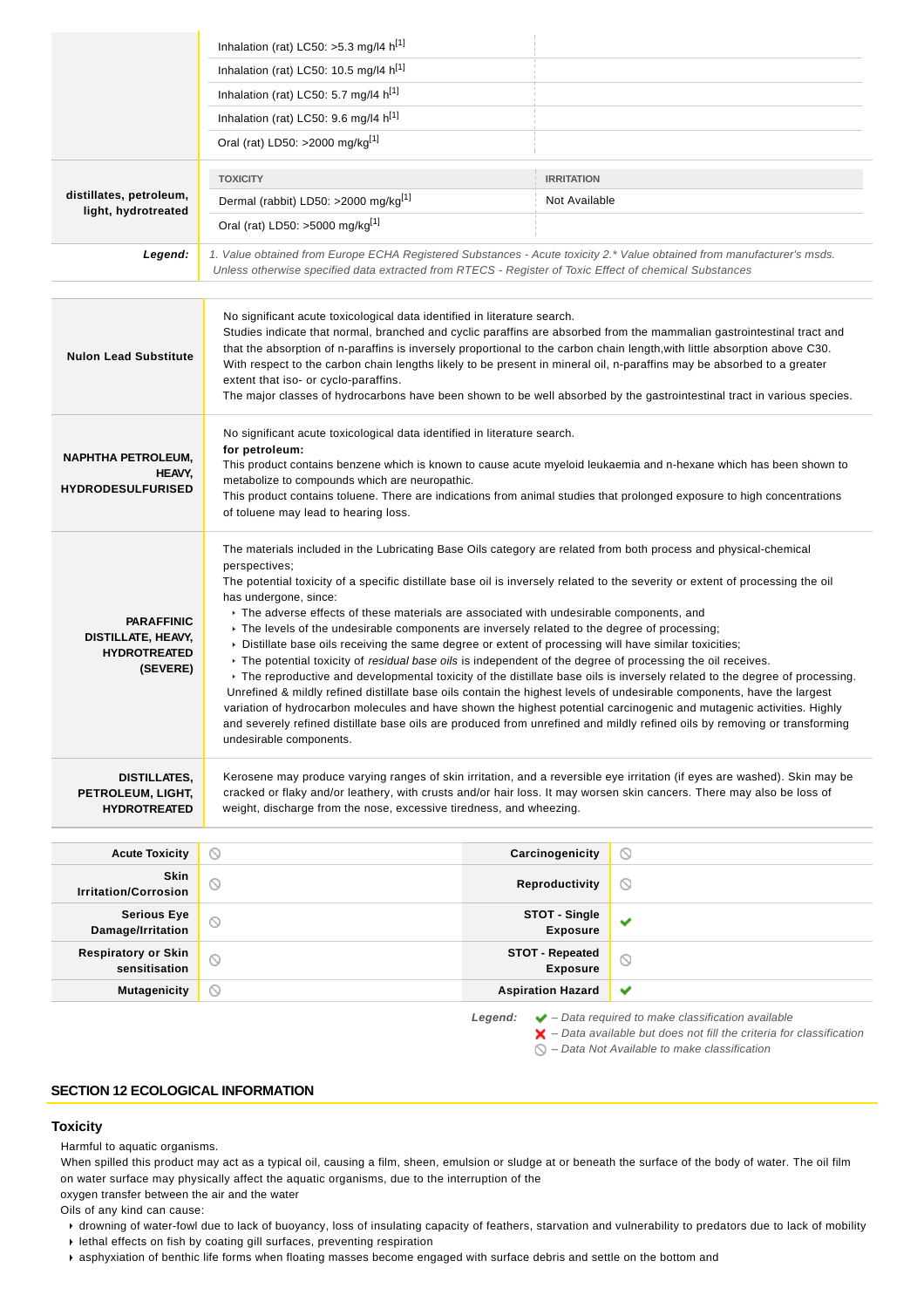adverse aesthetic effects of fouled shoreline and beaches

In case of accidental releases on the soil, a fine film is formed on the soil, which prevents the plant respiration process and the soil particle saturation. It may cause deep water infestation.

#### **Persistence and degradability**

| Ingredient | Persistence: Water/Soil               | Persistence: Air                      |
|------------|---------------------------------------|---------------------------------------|
|            | No Data available for all ingredients | No Data available for all ingredients |

## **Bioaccumulative potential**

| Ingredient                                     | <b>Bioaccumulation</b> |
|------------------------------------------------|------------------------|
| distillates, petroleum,<br>light, hydrotreated | LOW (BCF = $159$ )     |
| Mobility in soil                               |                        |

#### **Mobility in soil**

| <b>redient</b> | Mobility                              |
|----------------|---------------------------------------|
|                | No Data available for all ingredients |

## **SECTION 13 DISPOSAL CONSIDERATIONS**

#### **Waste treatment methods**

|                            | Legislation addressing waste disposal requirements may differ by country, state and/ or territory. Each user must refer to    |  |  |
|----------------------------|-------------------------------------------------------------------------------------------------------------------------------|--|--|
|                            | laws operating in their area. In some areas, certain wastes must be tracked.                                                  |  |  |
|                            | A Hierarchy of Controls seems to be common - the user should investigate:                                                     |  |  |
| <b>Product / Packaging</b> | $\triangleright$ Reduction                                                                                                    |  |  |
| disposal                   | $\cdot$ Reuse                                                                                                                 |  |  |
|                            | $\triangleright$ Recycling                                                                                                    |  |  |
|                            | Disposal (if all else fails)                                                                                                  |  |  |
|                            | This material may be recycled if unused, or if it has not been contaminated so as to make it unsuitable for its intended use. |  |  |

## **SECTION 14 TRANSPORT INFORMATION**

#### **Labels Required**

| <b>COMBUSTIBLE LIQUID I.</b> | COMBUSTIBLE LIQUID, regulated for storage purposes only |
|------------------------------|---------------------------------------------------------|
| <b>Marine Pollutant</b>      | <b>NO</b>                                               |
| <b>HAZCHEM</b>               | Not Applicable                                          |

#### **Land transport (ADG): NOT REGULATED FOR TRANSPORT OF DANGEROUS GOODS**

#### **Air transport (ICAO-IATA / DGR): NOT REGULATED FOR TRANSPORT OF DANGEROUS GOODS**

## **Sea transport (IMDG-Code / GGVSee): NOT REGULATED FOR TRANSPORT OF DANGEROUS GOODS**

#### **Transport in bulk according to Annex II of MARPOL 73 / 78 and the IBC code**

| Source                                                                                             | Ingredient                                  | <b>Pollution Category</b> |
|----------------------------------------------------------------------------------------------------|---------------------------------------------|---------------------------|
| IMO MARPOL 73/78<br>(Annex II) - List of<br>Noxious Liquid<br>Substances Carried in<br><b>Bulk</b> | naphtha petroleum, heavy, hydrodesulfurised |                           |

#### **SECTION 15 REGULATORY INFORMATION**

#### **Safety, health and environmental regulations / legislation specific for the substance or mixture**

#### **NAPHTHA PETROLEUM, HEAVY, HYDRODESULFURISED(64742-82-1) IS FOUND ON THE FOLLOWING REGULATORY LISTS**

| Australia Exposure Standards                                           | Australia Inventory of Chemical Substances (AICS) |
|------------------------------------------------------------------------|---------------------------------------------------|
| Australia Hazardous Substances Information System - Consolidated Lists |                                                   |

#### **PARAFFINIC DISTILLATE, HEAVY, HYDROTREATED (SEVERE)(64742-54-7.) IS FOUND ON THE FOLLOWING REGULATORY LISTS**

| Australia Exposure Standards                                           | Australia Inventory of Chemical Substances (AICS)                      |
|------------------------------------------------------------------------|------------------------------------------------------------------------|
| Australia Hazardous Substances Information System - Consolidated Lists | International Agency for Research on Cancer (IARC) - Agents Classified |
|                                                                        | by the IARC Monographs                                                 |

**DISTILLATES, PETROLEUM, LIGHT, HYDROTREATED(64742-47-8) IS FOUND ON THE FOLLOWING REGULATORY LISTS**